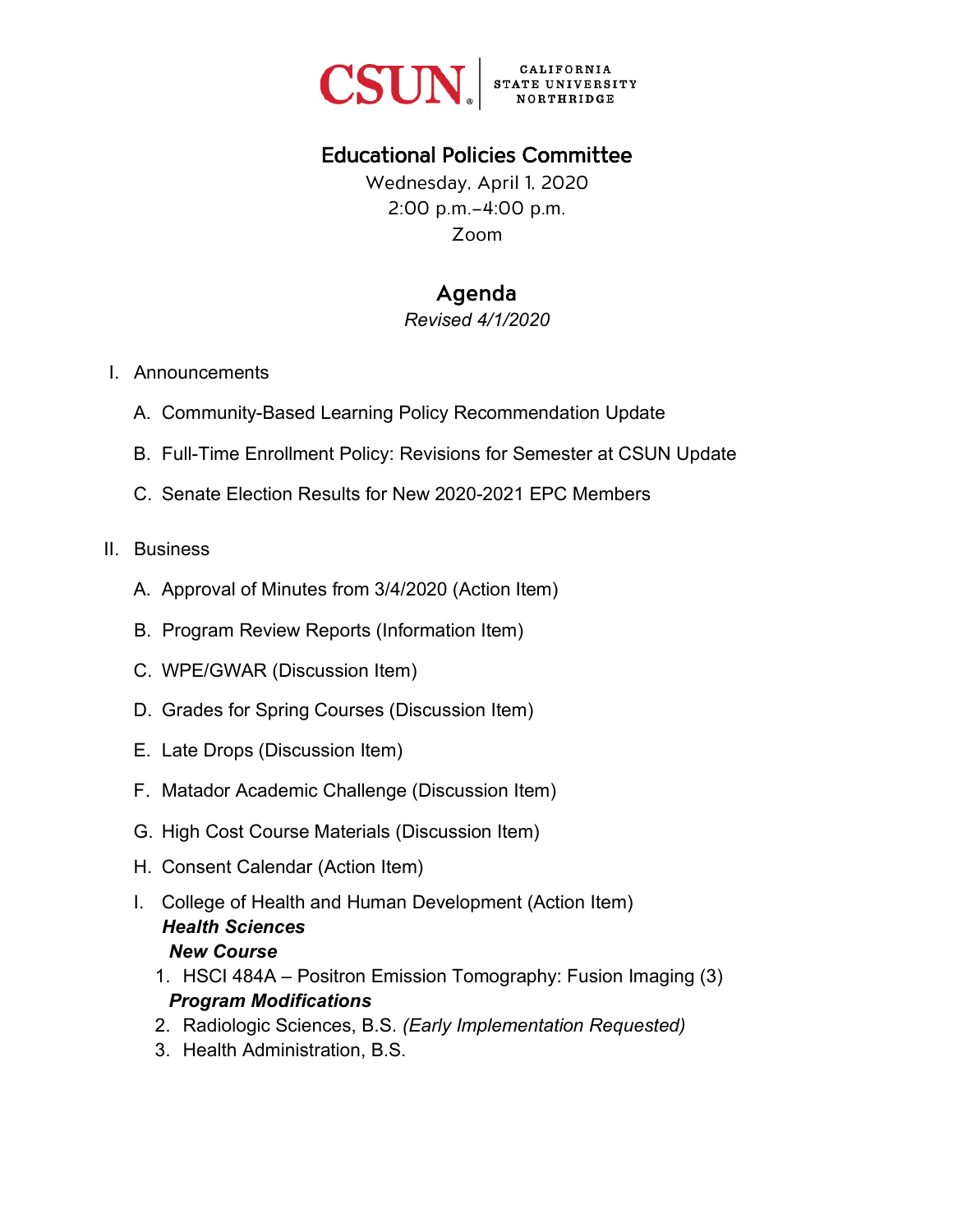J. David Nazarian College of Business and Economics (Action Item)

## *Finance*

### *Program Modifications*

- 1. Business Administration, B.S. Option in Financial Analysis *New option*
- 2. Business Administration, B.S. Option in Financial Planning *New option*
- 3. Business Administration, B.S. Option in Risk Management and Insurance *New option*

## *Program Deletions*

- 4. Finance, B.S. Option in Financial Analysis
- 5. Finance, B.S. Option in Financial Planning
- 6. Finance, B.S. Option in Insurance
- K. Mike Curb College of Arts, Media, and Communication (Action Item) *Art*

## *New Courses*

- 1. ART 210 Animation and Immersive Technology (3)
- 2. ART 460 History of Animation (3)
- 3. ART 491 Design Strategy for Effective Branding (3)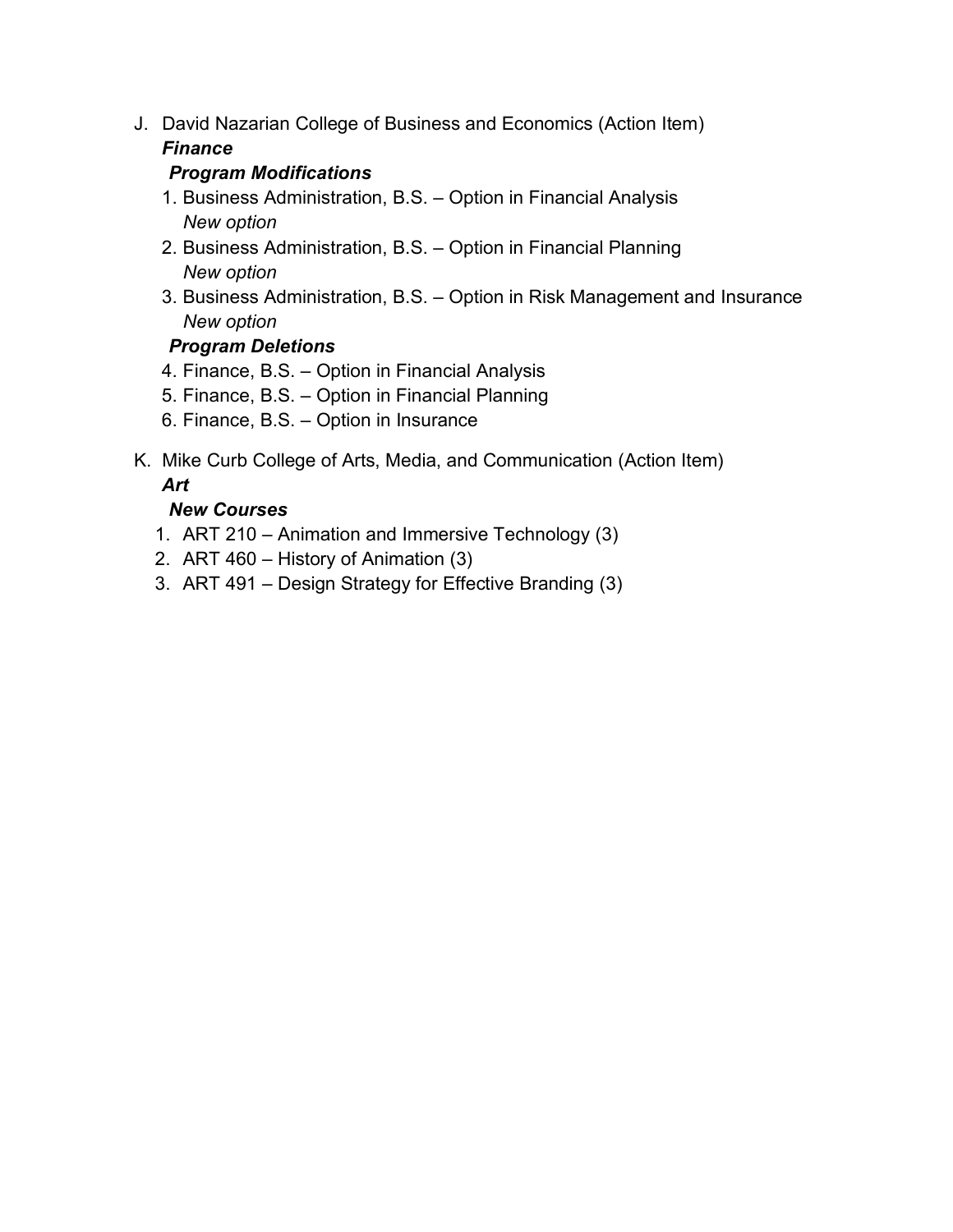

# Educational Policies Committee

Wednesday, April 1, 2020 2:00 p.m.–4:00 p.m. Zoom

# Consent Calendar

*Revised 4/1/2020* 

Some curriculum proposals will be moved onto a "consent calendar" on the agenda. The purpose of the consent calendar will be to expedite items deemed to be minor and noncontroversial. The Chair of EPC will move items onto the consent calendar in consultation with the Executive Secretary of the Committee. All of these items will remain available for review by all EPC members and any EPC member may remove an item from the consent calendar at any time prior to or during the meeting at which the item is to be considered. Items on the consent calendar will be acted upon as a single item. (EPC Standard Operating Procedures, page 3.)

A. College of Health and Human Development *(Returning from 3/4/2020)*

# *Health Sciences*

- *Course Modifications*
- 1. HSCI 337 Nutrition and Health (3) *List across to GE Section B5 Scientific Inquiry and Quantitative Reasoning*
- 2. HSCI 345 Issues in Public Health (3) *List across to GE Section B5 Scientific Inquiry and Quantitative Reasoning*
- 3. HSCI 413 Leadership and Direction in the Administration of Health Services (3) *Change course description and requisites*

#### *Program Modification*

4. Health Administration, B.S. *Moved to 4/1/2020 Agenda Item II.I.3.*

#### *Kinesiology*

#### *New Courses*

- 5. KIN 307 Facilities and Event Administration in the Sport Industry (3)
- 6. KIN 308 Marketing and Public Relations in the Sport Industry (3)

#### *Program Modification*

7. Kinesiology, B.S. – Sport Studies Option

#### *Environmental and Occupational Health*

#### *Course Modification*

8. EOH 353 – Global Perspectives of Environmental Health (3) *List across to GE Section B5 Scientific Inquiry and Quantitative Reasoning Family and Consumer Sciences*

# *Course Modifications*

9. FCS 315 – Issues in Housing (3) *List across to GE Section B5 Scientific Inquiry and Quantitative Reasoning*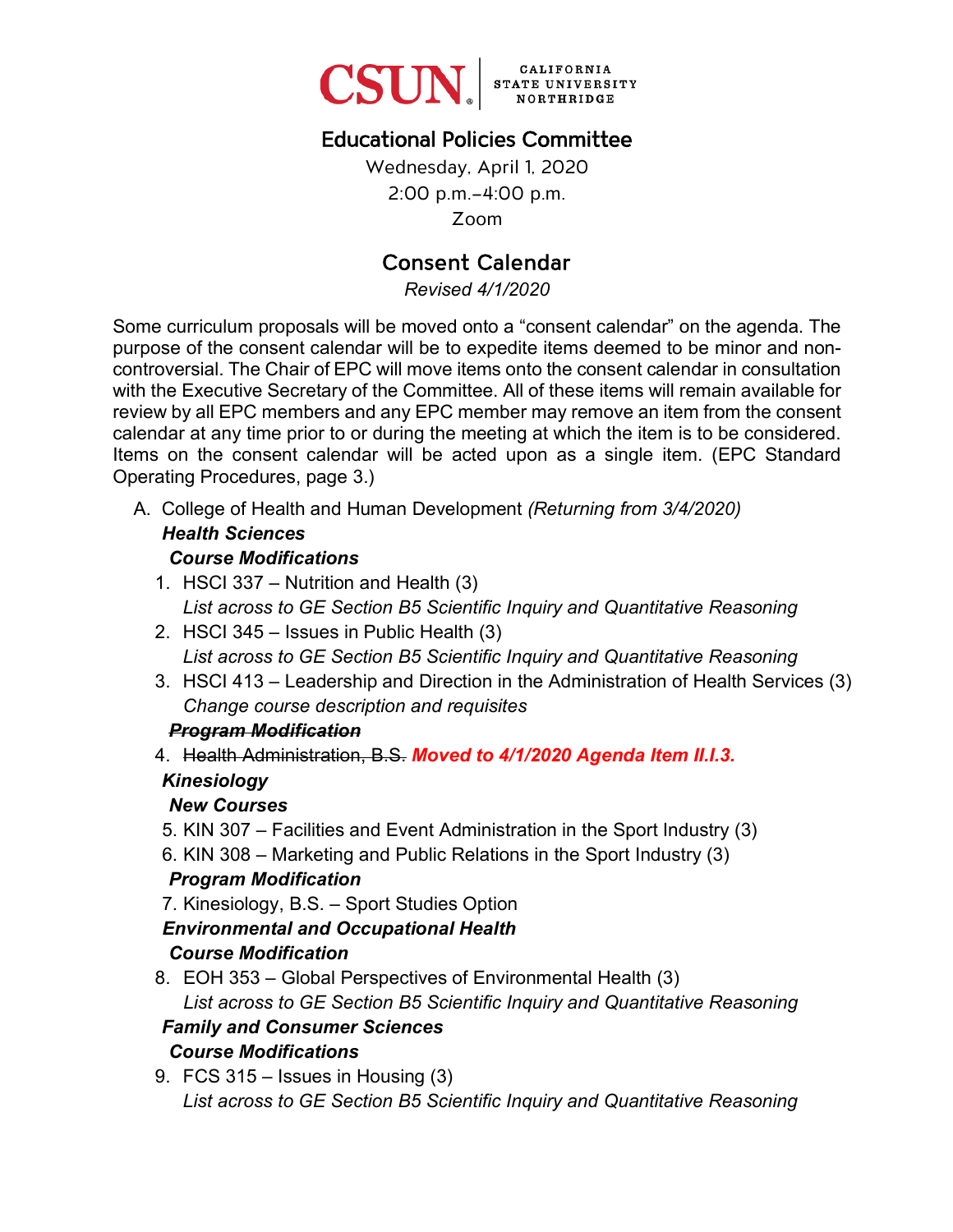- 10.FCS 323 Family and Individual Money Management (3) *List across to GE Section B5 Scientific Inquiry and Quantitative Reasoning*
- 11.FCS 324 Consumer Rights, Issues, and Problems (3) *List across to GE Section B5 Scientific Inquiry and Quantitative Reasoning*
- 12.FCS 340 Marriage and Family Relations (3) *List across to GE Section D1 Social Sciences*
- B. David Nazarian College of Business and Economics (Action Item)

# *Marketing*

# *Program Modification*

- 1. Business Administration, B.S. Option in Marketing *New option*
- *Program Deletion*
- 2. Marketing, B.S.

# *Management*

# *Program Modification*

3. Business Administration, B.S. – Option in Management *New option*

# *Program Deletion*

- 4. Management, B.S.
- C. Mike Curb College of Arts, Media, and Communication (Action Item) *Art*

## *Course Modifications*

- 1. ART 301 Web Design (3) *Change course description and requisites*
- 2. ART 302 Video/Digital Art (3) *Change course description and requisites*
- 3. ART  $322A$  Illustration I (3) *Change course description and requisites*
- 4. ART 324A Drawing III: Figure Drawing (3) *Change course description and requisites*
- 5. ART 326 Painting II: Abstract Painting (3) *Change course description and requisites*
- 6. ART 327 Painting II: Representational Imagery (3) *Change course description and requisites*
- 7. ART 328 Water Color (3) *Change course description and requisites*
- 8. ART 330 Drawing 3: Composition (3) *Change course description and requisites*